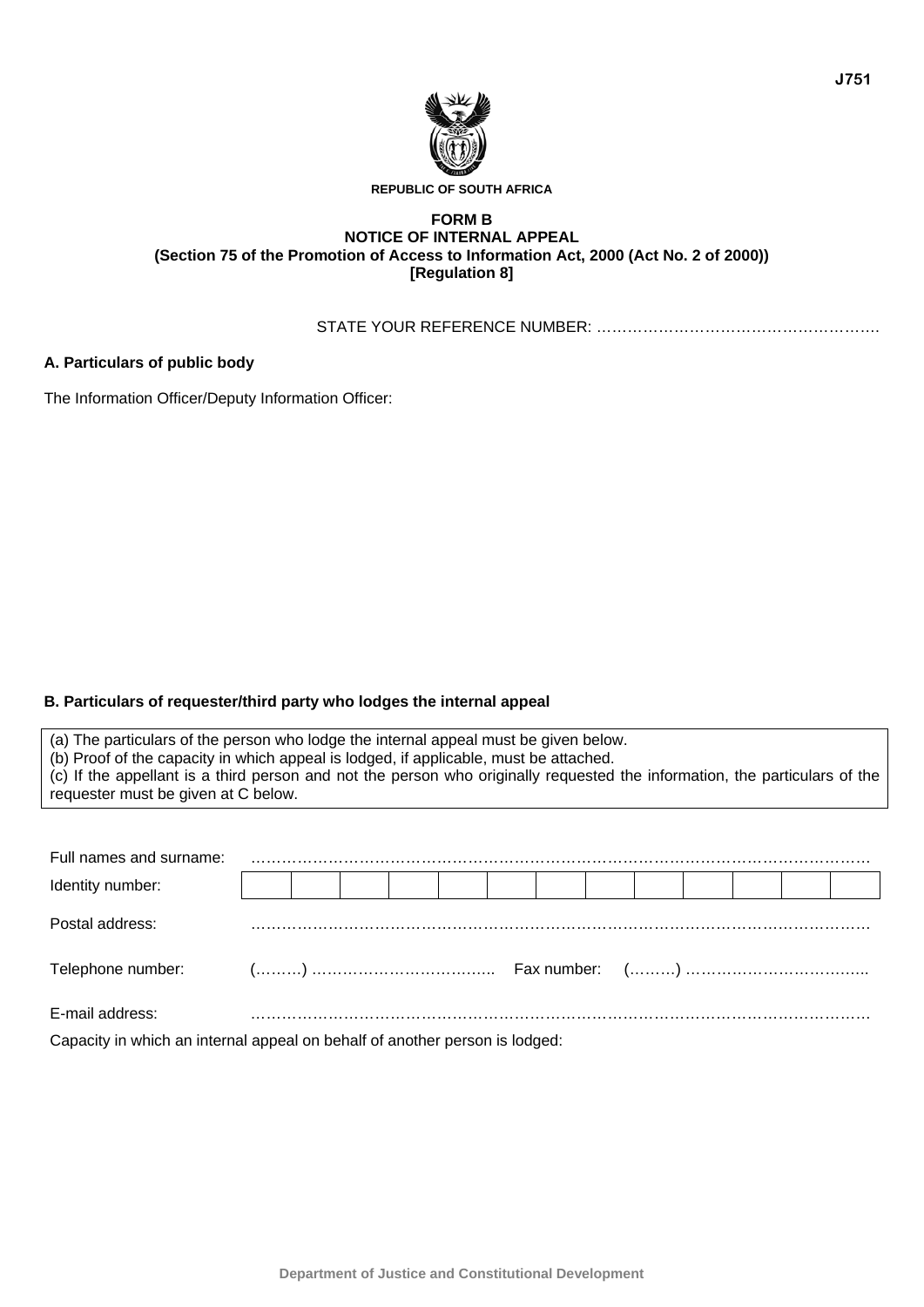# **C. Particulars of requester**

This section must be completed ONLY if a third party (other than the requester) lodges the internal appeal.

| Full names and surname: |  |  |  |  |  |  |  |
|-------------------------|--|--|--|--|--|--|--|
|                         |  |  |  |  |  |  |  |

## **D. The decision against which the internal appeal is lodged**

Mark the decision against which the internal appeal is lodged with an X in the appropriate box:

| Refusal of request for access                                                                                                      |
|------------------------------------------------------------------------------------------------------------------------------------|
| Decision regarding fees prescribed in terms of section 22 of the Act                                                               |
| Decision regarding the extension of the period within which the request must be dealt with in terms of<br>section 26(1) of the Act |
| Decision in terms of section 29(3) of the Act to refuse access in the form requested by the requester                              |
| Decision to grant request for access                                                                                               |

## **E. Grounds for appeal**

If the provided space is inadequate, please continue on a separate folio and attach it to this form. You must sign all the additional folios.

State the grounds on which the internal appeal is based:

…………………………………..………………………………………………………………………………………………………… …………………………………..………………………………………………………………………………………………………… …………………………………..………………………………………………………………………………………………………… …………………………………..………………………………………………………………………………………………………… State any other information that may be relevant in considering the appeal: …………………………………..………………………………………………………………………………………………………… …………………………………..………………………………………………………………………………………………………… …………………………………..………………………………………………………………………………………………………… …………………………………..………………………………………………………………………………………………………… …………………………………..………………………………………………………………………………………………………… …………………………………..…………………………………………………………………………………………………………